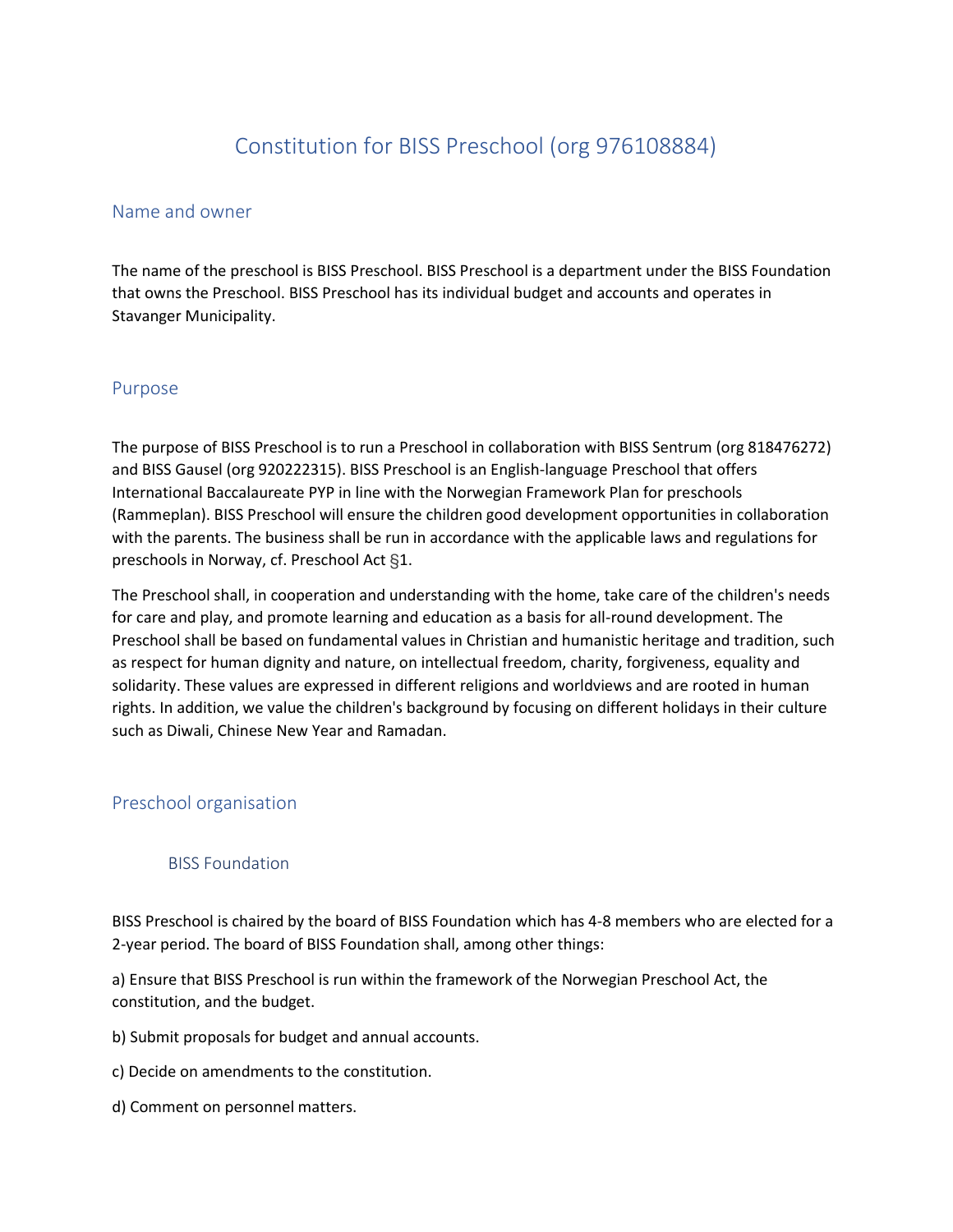The BISS Foundation is responsible for the finances and staffing of BISS Preschool. The board shall be presented with matters that are of an unusual nature, of a principled nature or of great importance. The board has the right to express an opinion on such matters before decisions are made. The board shall request the Samarbeidsutvalget (SU) committee's views on matters that must be considered important to the parents.

# The Foreldereådet (FAU) committee

The Foreldereådet (FAU) committee consists of parents / guardians of all children in the Preschool. The parents' council shall promote cooperation between the home and the Preschool. The Foreldereådet (FAU) committee may request that matters of importance to the parents' relationship with the Preschool be submitted to them and has the right to express an opinion in such matters. The Samarbeidsutvalget (SU) committee's parent representatives convene and chair meetings of the Foreldereådet (FAU) commitee. Notice of the The Foreldereådet (FAU)) committee meetings is given with 14 days' notice, the agenda must be presented at the notice.

The Head of Preschool is responsible for sending out notices of The Foreldereådet (FAU) committee meetings. When voting in the The Foreldereådet (FAU) committee, one vote is given for each child they, the parents/guardians have in the Preschool, and the usual majority decision applies.

The parents' council elects 2 representatives to the *Samarbeidsutvalget (SU)*.

# The Samarbeidsutvalget (SU) committee

At the annual meeting at the beginning of each school year, two employees and two parents are elected who are together the Samarbeidsutvalget (SU) for Preschool. BISS Foundation has the right to attend, speak and make proposals in the Samarbeidsutvalget (SU) Commitee. The Samarbeidsutvalget (SU) Commitee in BISS Preschool shall be an advisory, contact-creating and co-operating body for parents/guardians, staff and owner.

#### Tasks:

- Participate in discussing the Preschool's values and focus areas.
- Determine the Preschool's annual plan
- Comment on the Preschool's business plan.
- Must ask for parents' views on matters that must be considered important to parents.
- Provide views on changes within the budget framework.
- Ensure that the Preschool is operated within the framework of the Norwegian Preschool Act, the Preschool's constitution and budget.
- Comment on changes in the Preschool's constitution.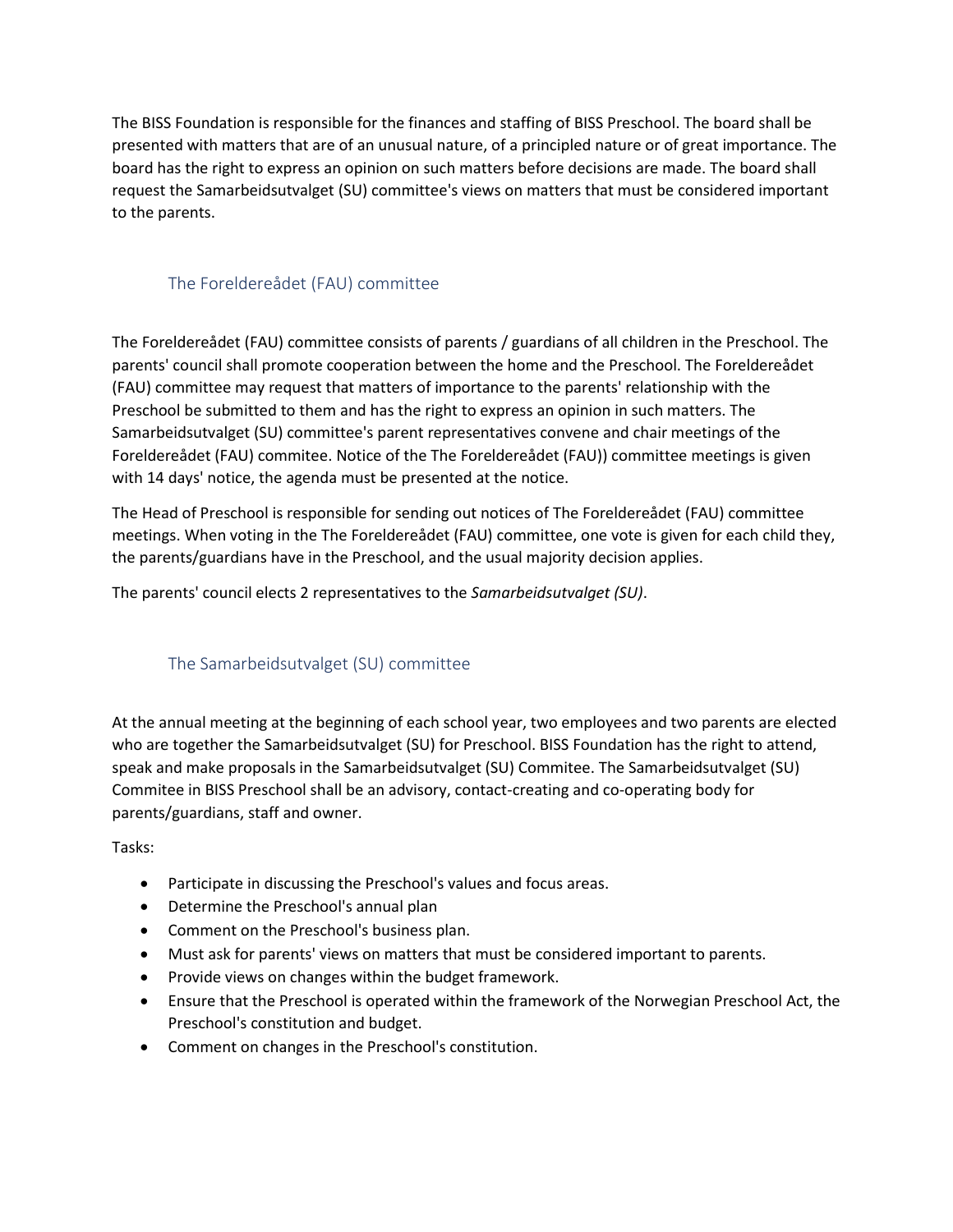# Admissions, offers and terminations

# Applications for admission

Our 'Admission policy and procedures' document applies when applying for a place. The document is available on our website. Application for a place in the Preschool takes place at: <https://www.biss.no/admissions/applying-tothe-british-international-schools-of-stavanger> . When the child has received confirmation of an offer of a place, parents must also apply for a place through Stavanger Municipality:<https://stavangerg2.ist-asp.com/N001103pub/login.htm>

### Admissions groups

BISS Preschool is open to children from 18 months to 6 years. The Preschool divides the children into age groups:

- Early Years 1 and 2: 1 and 2 year olds
- Early Years 3: 3 year olds
- Early Years 4: 4 year olds
- Early Years 5: 5 year olds.

The primary admission group is international or multilingual families who live in Stavanger and the surrounding area.

# Admissions criteria

- 1. Children with priority according to §18 in the Preschool Act, depending on accessibility in the age group.
- 2. Children of employees in BISS (Preschool / Gausel or Sentrum) according to guidelines laid down by the board.
- 3. Siblings of children attending BISS (Preschool, Gausel or Sentrum).
- 4. Parents of children who show interest in the IB teaching program.
- 5. Children in an international or multilingual family.
- 6. If several applicants are equal after this prioritization, an assessment is made according to individual group factors such as date of birth (oldest child is given priority) and application date.

# Admissions period

Children who are admitted to the Preschool have a permanent place until compulsory school age or until the place is terminated.

# Admissions Authority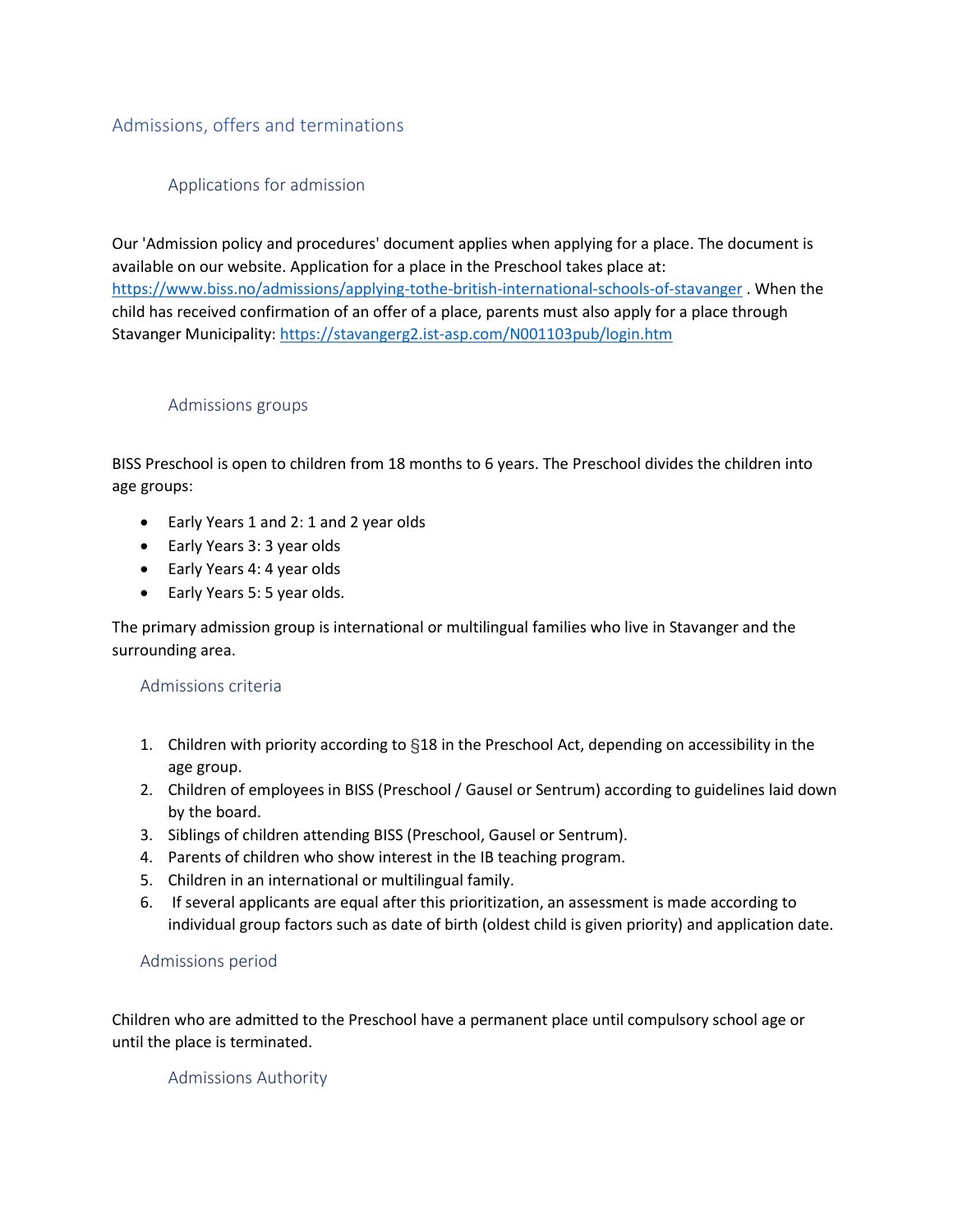The Head of BISS Preschool has admission authority. The Samarbeidsutvalget (SU) can express an opinion in case of doubt.

#### Terminations

#### *Termination in the Preschool year:*

The notice period is 3 months. The notice period/parental payment begins on the first day of the month after receipt of notice.

#### *Termination before the start of the Preschool year:*

- If termination of accepted place is received before 1 May before the start of the Preschool year, the notice period / parental payment is reduced to one month.
- In the event of termination from 1 May to 1 June, the notice period / parental payment is reduced to two months.
- In the event of termination of accepted place after 1 June before the start of the Preschool year, the notice period / parental payment is three months.

# Parental payment

Parental payment is 11 months a year and is paid in advance. The board of BISS Foundation determines the rates for parental payment. After repeated reminders and if the deadline for parental payment is exceeded by more than 30 days, the child loses the place immediately.

Food allowance is collected in addition to the parental payment. There will be 2 fruit meals in the Preschool per. day served by the Preschool. The Head of Preschool determines the rates.

Payment may be required for late collection expenses in addition to the parental payment. These costs are determined by the board. In addition, compensation may be demanded for expenses for staff costs if parents pick up the child outside opening hours. These costs are set at NOK 300 per 15 minutes.

Families with low income can apply for a lower parental payment at the municipality in which they live. Families with more than one child in Preschool receive sibling moderation as determined by Stavanger municipality.

# Area utilization, opening hours and holidays

#### Premises

BISS Preschool has approved play and living areas outside / inside, within the given limits and norms for children's play areas. The Preschool's norm for area utilization is 4.0 sqm of play and living area for children in the age group 3-6 years and 5.3 sqm for children in the age group 0-3 years. The outdoor area in the Preschool should be about six times as large as the play and living area inside. Total indoor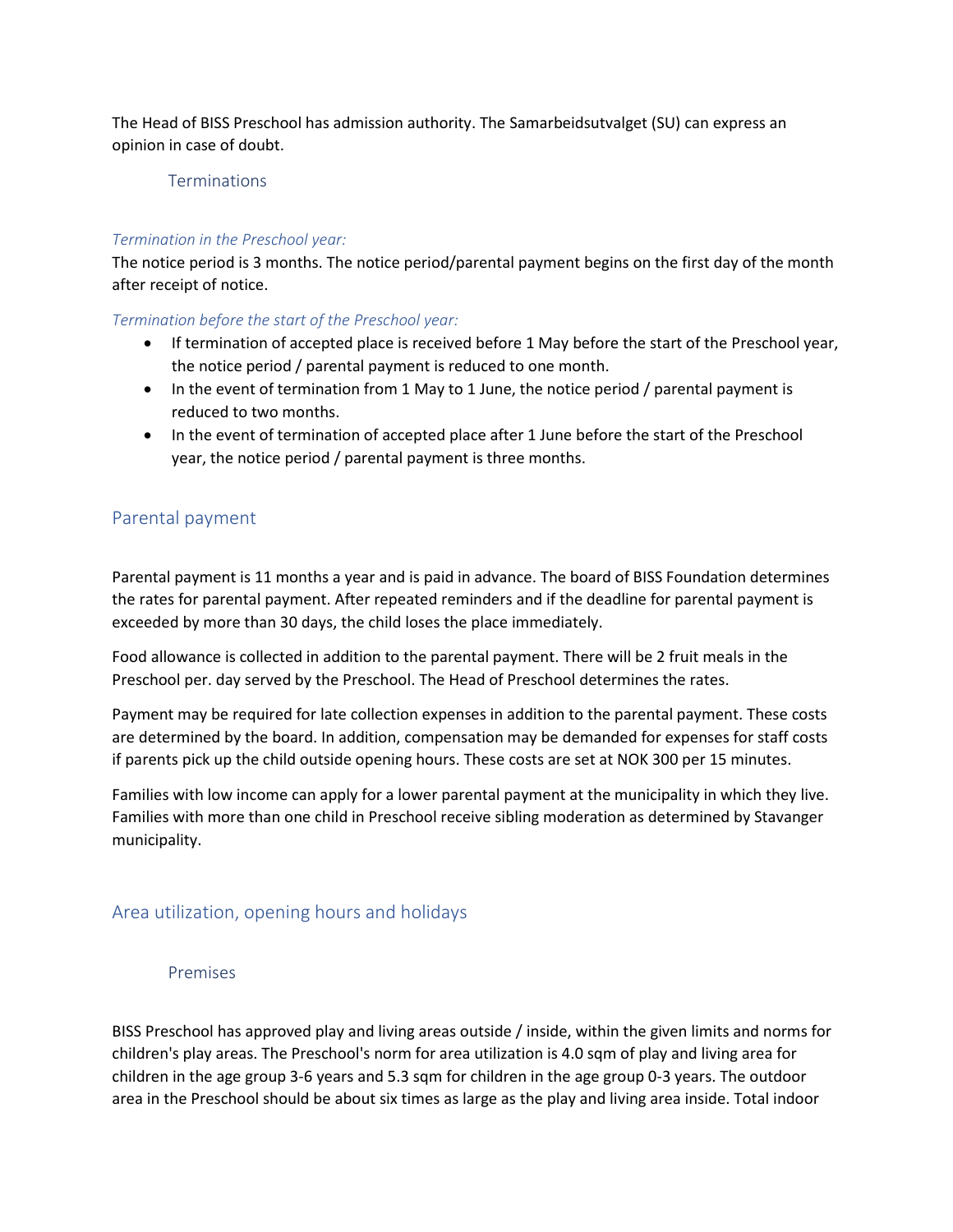area is 460 m2 and 3200m2 outdoor area. There is 5.3 sqm indoor area per child under 3 years and 4 sqm indoor area per child over 3 years.

#### Opening hours and Holidays

BISS Preschool is open 10.5 months a year and is closed throughout July and during the Easter and Christmas holidays. The Preschool offers 100% places: 5 days / week and from 07.30 to 16.30. The Preschool is kept closed on planning days (up to 5 planning days in the Preschool year). Efforts are made to add the Preschool's planning days to the nearby schools' / district's planning days. Further information will be given in good time.

### **HMS**

# Internal control

The Preschool shall have an internal control system in accordance with regulations on systematic health, environment and safety work (the internal control regulations), cf. the Day Care Centers Act §9. Documentation will be stored in the Preschool. Internal control documentation for health, environment and safety work has been prepared for the Preschool and is continuously updated by the Head of Preschool.

#### Responsibility

The staff are responsible for the children during the time they are in the Preschool. BISS Preschool is required to take out accident insurance for the children.

# Manager / staff

Employment in BISS Preschool shall take place in accordance with the Norwegian Preschool Act, Chapter V and associated regulations. The Head of Preschool is employed by the board of BISS Foundation. The Head of BISS Preschool shall be the professional and administrative leader who is responsible for teaching, employment, admission of children, determination of the Preschool's budget, etc. Other staff are employed by the BISS Foundation board on the recommendation of the Head of Preschool. A police certificate without remarks must be submitted before appointment can take place, cf. Norwegian Preschool Act §30.